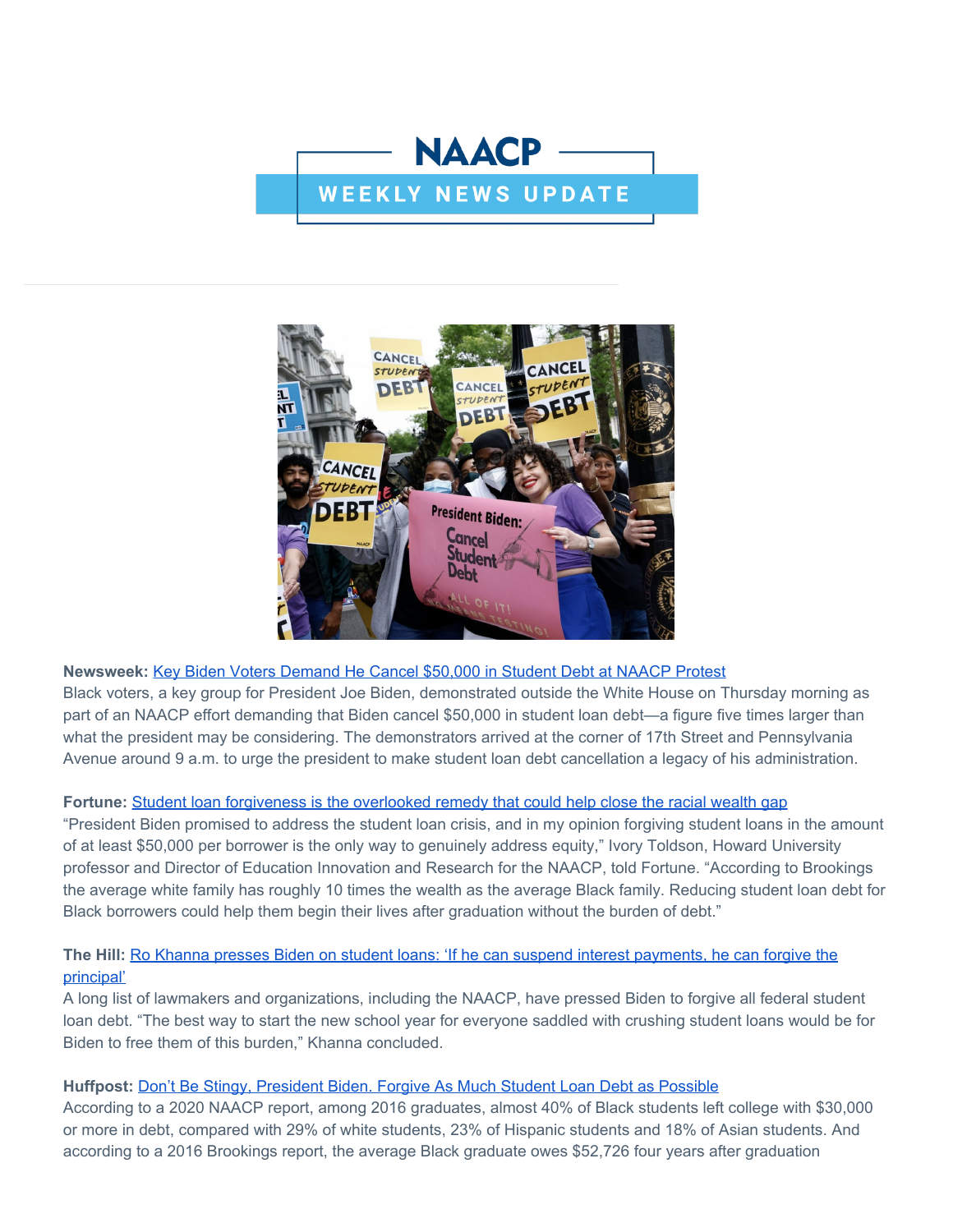compared with \$28,006 for the average white graduate.

#### **CNN:** [Majority-Black town reaches agreement with Tennessee to avoid state takeover](https://click.everyaction.com/k/45289653/345286130/77821530?nvep=ew0KICAiVGVuYW50VXJpIjogIm5ncHZhbjovL3Zhbi9UU00vVFNNTlAvMS8yODIzNiIsDQogICJEaXN0cmlidXRpb25VbmlxdWVJZCI6ICJiNTQxN2M3Ni0xMGQzLWVjMTEtYjY1Ni0yODE4NzhiOGMzMmYiLA0KICAiRW1haWxBZGRyZXNzIjogImVnYWQ4OEBob3RtYWlsLmNvbSINCn0%3D&hmac=VyDH9txrR9nB2GjTTKgo78MDu1moGFjmWkHsbxUMXWk=&emci=171729b9-cad2-ec11-b656-281878b8c32f&emdi=b5417c76-10d3-ec11-b656-281878b8c32f&ceid=3013724)

The town of Mason, Tennessee, and the NAACP reached an agreement this week with the Tennessee Comptroller's Office to settle a lawsuit filed after the state attempted to gain financial control of the majority-Black town. Mason, which is just northeast of Memphis, was thrown into the national spotlight in March after officials claimed the state comptroller's threat to take over was discriminatory. Last month, CNN reported that they accused the state comptroller of violating the Equal Protection Clause and going beyond his authority under state and federal law. The NAACP was representing the town and helped it file a lawsuit alleging that the state comptroller exceeded his authority and racially discriminated against the town in its financial dealings.

#### **Time:** [A Small Tennessee Town Is at the Center of a Big Lawsuit Involving Race, Power and Money](https://click.everyaction.com/k/45289655/345286138/-2115091315?nvep=ew0KICAiVGVuYW50VXJpIjogIm5ncHZhbjovL3Zhbi9UU00vVFNNTlAvMS8yODIzNiIsDQogICJEaXN0cmlidXRpb25VbmlxdWVJZCI6ICJiNTQxN2M3Ni0xMGQzLWVjMTEtYjY1Ni0yODE4NzhiOGMzMmYiLA0KICAiRW1haWxBZGRyZXNzIjogImVnYWQ4OEBob3RtYWlsLmNvbSINCn0%3D&hmac=VyDH9txrR9nB2GjTTKgo78MDu1moGFjmWkHsbxUMXWk=&emci=171729b9-cad2-ec11-b656-281878b8c32f&emdi=b5417c76-10d3-ec11-b656-281878b8c32f&ceid=3013724)

The NAACP has gotten involved because, as they see it, the issue goes beyond the money. It's also about the racial dynamics between the town and the region. "This case involves a rural town in Tennessee that is on the verge of great financial growth. Mason is predominantly African-American and under predominantly African-American leadership," the lawsuit says. "If Mason were to surrender its charter, Mason would essentially dissolve into the surrounding majority-white county with predominantly white leadership."

#### **BET:** [Majority Black Tennessee Town Reaches Agreement To Avoid State Takeover](https://click.everyaction.com/k/45289659/345286142/958394356?nvep=ew0KICAiVGVuYW50VXJpIjogIm5ncHZhbjovL3Zhbi9UU00vVFNNTlAvMS8yODIzNiIsDQogICJEaXN0cmlidXRpb25VbmlxdWVJZCI6ICJiNTQxN2M3Ni0xMGQzLWVjMTEtYjY1Ni0yODE4NzhiOGMzMmYiLA0KICAiRW1haWxBZGRyZXNzIjogImVnYWQ4OEBob3RtYWlsLmNvbSINCn0%3D&hmac=VyDH9txrR9nB2GjTTKgo78MDu1moGFjmWkHsbxUMXWk=&emci=171729b9-cad2-ec11-b656-281878b8c32f&emdi=b5417c76-10d3-ec11-b656-281878b8c32f&ceid=3013724)

"They had no right to take over Mason, so we took them to court and we won. Similar injustices are happening all across the country, and the NAACP knows all too well that if we don't put out small fires across America, they quickly become wildfires. This settlement is a significant victory for all those who believe in justice and fairness," NAACP General Counsel Janette McCarthy Wallace said in a statement announcing the settlement.

#### **The Guardian:** [Protests swell across major cities as US reckons with supreme court decision draft – as it happened](https://click.everyaction.com/k/45289671/345286150/-296079316?nvep=ew0KICAiVGVuYW50VXJpIjogIm5ncHZhbjovL3Zhbi9UU00vVFNNTlAvMS8yODIzNiIsDQogICJEaXN0cmlidXRpb25VbmlxdWVJZCI6ICJiNTQxN2M3Ni0xMGQzLWVjMTEtYjY1Ni0yODE4NzhiOGMzMmYiLA0KICAiRW1haWxBZGRyZXNzIjogImVnYWQ4OEBob3RtYWlsLmNvbSINCn0%3D&hmac=VyDH9txrR9nB2GjTTKgo78MDu1moGFjmWkHsbxUMXWk=&emci=171729b9-cad2-ec11-b656-281878b8c32f&emdi=b5417c76-10d3-ec11-b656-281878b8c32f&ceid=3013724)

Protests have been building across the country as women demand that their reproductive rights are protected. Barack Obama has said the provisional ruling was "a blow not just to women, but to all of us who believe in a free society," while Michelle Obama has recognized Americans "fearing that their essential freedoms under the constitution were at risk". And Elizabeth Warren has taken to the streets of Washington, screaming "I am angry!" Porchse Miller, a community organizer for the Atlanta NAACP speaks in downtown Atlanta.

## **Variety:** [Webby Awards: Laverne Cox to Be Honored for LGBTQ Advocacy Work](https://click.everyaction.com/k/45289680/345286160/-151944550?nvep=ew0KICAiVGVuYW50VXJpIjogIm5ncHZhbjovL3Zhbi9UU00vVFNNTlAvMS8yODIzNiIsDQogICJEaXN0cmlidXRpb25VbmlxdWVJZCI6ICJiNTQxN2M3Ni0xMGQzLWVjMTEtYjY1Ni0yODE4NzhiOGMzMmYiLA0KICAiRW1haWxBZGRyZXNzIjogImVnYWQ4OEBob3RtYWlsLmNvbSINCn0%3D&hmac=VyDH9txrR9nB2GjTTKgo78MDu1moGFjmWkHsbxUMXWk=&emci=171729b9-cad2-ec11-b656-281878b8c32f&emdi=b5417c76-10d3-ec11-b656-281878b8c32f&ceid=3013724)

"Laverne Cox understands the true power of showing up by example," Webby Awards president Claire Graves told Variety exclusively on Tuesday morning. "She is a clear, consistent and powerful voice advocating in defense of Black trans lives, and we are so proud to recognize her as the 2022 Webby Advocate of the Year, selected by a committee chaired by the NAACP and IADAS."

#### **Colorado Politics:** [Federal judge allows voter intimidation lawsuit to proceed against Colorado group](https://click.everyaction.com/k/45289693/345286171/263184789?nvep=ew0KICAiVGVuYW50VXJpIjogIm5ncHZhbjovL3Zhbi9UU00vVFNNTlAvMS8yODIzNiIsDQogICJEaXN0cmlidXRpb25VbmlxdWVJZCI6ICJiNTQxN2M3Ni0xMGQzLWVjMTEtYjY1Ni0yODE4NzhiOGMzMmYiLA0KICAiRW1haWxBZGRyZXNzIjogImVnYWQ4OEBob3RtYWlsLmNvbSINCn0%3D&hmac=VyDH9txrR9nB2GjTTKgo78MDu1moGFjmWkHsbxUMXWk=&emci=171729b9-cad2-ec11-b656-281878b8c32f&emdi=b5417c76-10d3-ec11-b656-281878b8c32f&ceid=3013724)

Earlier this year, three civic groups filed a federal complaint asking that a judge order the U.S. Election Integrity Plan — a group that believes there were illegal votes cast in the 2020 election — to halt its alleged harassment of voters. The Colorado Montana Wyoming State Area Conference of the NAACP, the League of Women Voters of Colorado and Mi Familia Vota claimed that USEIP's activities violate the federal Voting Rights Act and the Ku Klux Klan Act's prohibitions on voter coercion.

## **Windy City Times:** [Plaque unveiled in NYC to honor headquarters of NAACP, other progressive groups](https://click.everyaction.com/k/45289733/345286258/-1042677852?nvep=ew0KICAiVGVuYW50VXJpIjogIm5ncHZhbjovL3Zhbi9UU00vVFNNTlAvMS8yODIzNiIsDQogICJEaXN0cmlidXRpb25VbmlxdWVJZCI6ICJiNTQxN2M3Ni0xMGQzLWVjMTEtYjY1Ni0yODE4NzhiOGMzMmYiLA0KICAiRW1haWxBZGRyZXNzIjogImVnYWQ4OEBob3RtYWlsLmNvbSINCn0%3D&hmac=VyDH9txrR9nB2GjTTKgo78MDu1moGFjmWkHsbxUMXWk=&emci=171729b9-cad2-ec11-b656-281878b8c32f&emdi=b5417c76-10d3-ec11-b656-281878b8c32f&ceid=3013724)

No. 70 Fifth Avenue, a 1912 Beaux Arts—style office building, served as headquarters of the NAACP, the nation's oldest and largest civil-rights organization, from 1914 to 1925. This was during the organization's early campaigns against lynching, employment discrimination, voting disenfranchisement, and defamatory representations in the media, including the film The Birth of a Nation.

## **CBS Denver:** [Bill To Ban Flavored Nicotine In Colorado Passes In The State House](https://click.everyaction.com/k/45289754/345286316/1880523732?nvep=ew0KICAiVGVuYW50VXJpIjogIm5ncHZhbjovL3Zhbi9UU00vVFNNTlAvMS8yODIzNiIsDQogICJEaXN0cmlidXRpb25VbmlxdWVJZCI6ICJiNTQxN2M3Ni0xMGQzLWVjMTEtYjY1Ni0yODE4NzhiOGMzMmYiLA0KICAiRW1haWxBZGRyZXNzIjogImVnYWQ4OEBob3RtYWlsLmNvbSINCn0%3D&hmac=VyDH9txrR9nB2GjTTKgo78MDu1moGFjmWkHsbxUMXWk=&emci=171729b9-cad2-ec11-b656-281878b8c32f&emdi=b5417c76-10d3-ec11-b656-281878b8c32f&ceid=3013724)

Bill supporters say communities of color and kids are especially at risk. President of the Denver branch of the NAACP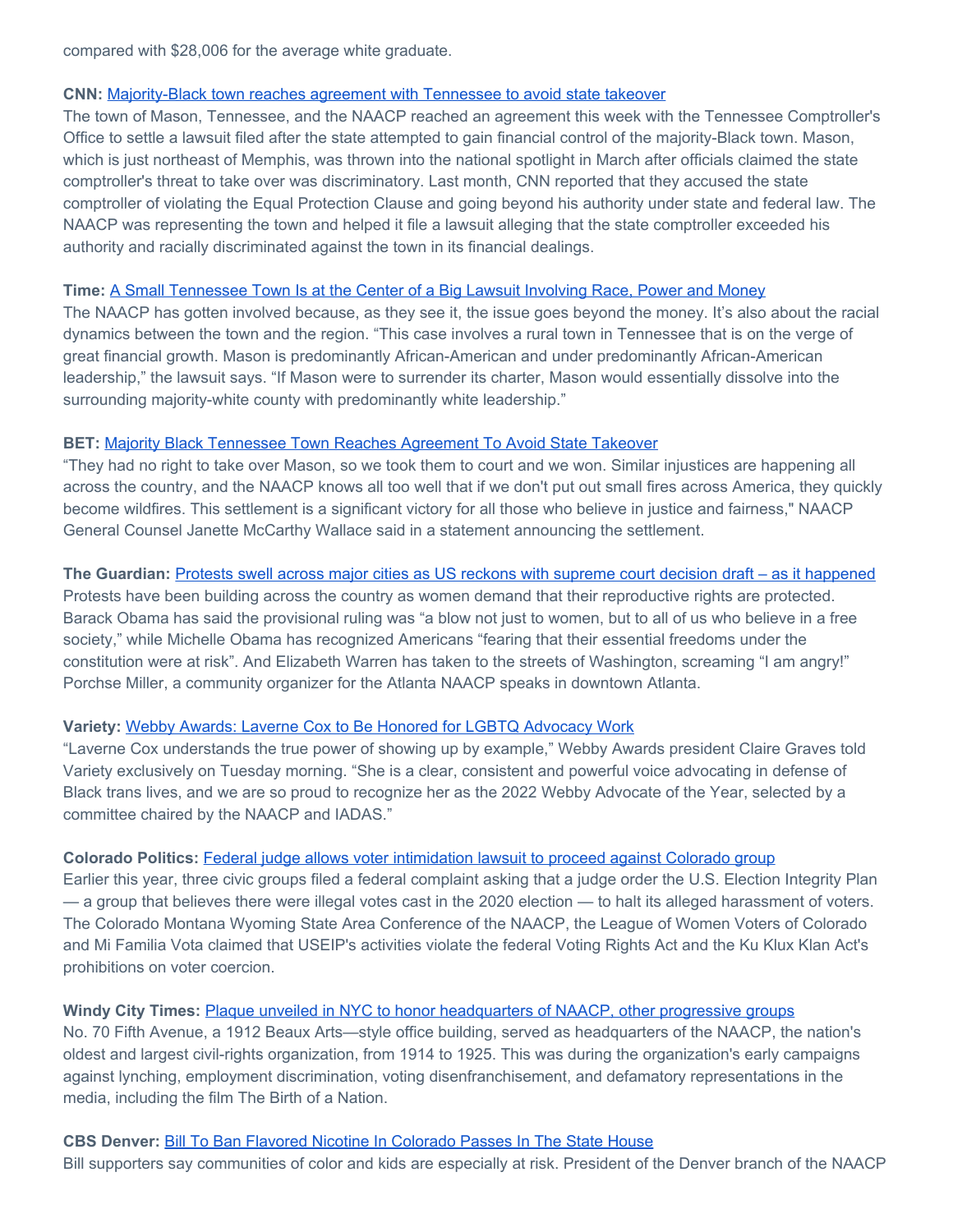Sondra Young said that African Americans have been disproportionately hurt by the tobacco industry. "One of the leading causes in the death of African Americans is tobacco-related chronic illness," she said at the rally. She said that the industry has targeted Black smokers with menthol cigarettes. Fields said the vaping industry has targeted kids with flavored vape juices.

# **STATEMENTS:**

[NAACP Statement on President Biden's Plan to Lower Internet Costs](https://click.everyaction.com/k/45289757/345286335/-522901505?nvep=ew0KICAiVGVuYW50VXJpIjogIm5ncHZhbjovL3Zhbi9UU00vVFNNTlAvMS8yODIzNiIsDQogICJEaXN0cmlidXRpb25VbmlxdWVJZCI6ICJiNTQxN2M3Ni0xMGQzLWVjMTEtYjY1Ni0yODE4NzhiOGMzMmYiLA0KICAiRW1haWxBZGRyZXNzIjogImVnYWQ4OEBob3RtYWlsLmNvbSINCn0%3D&hmac=VyDH9txrR9nB2GjTTKgo78MDu1moGFjmWkHsbxUMXWk=&emci=171729b9-cad2-ec11-b656-281878b8c32f&emdi=b5417c76-10d3-ec11-b656-281878b8c32f&ceid=3013724)

# **APPLY FOR SCHOLARSHIPS**



Each year we offer need-based and merit scholarships to outstanding and qualified Black students pursuing undergraduate and graduate degrees as part of our NAACP Inspire Initiatives. Through the generosity of our donors, we advance efforts to ensure equity in educational opportunity that prepares students for success in school, work, and life.

Our scholarships range in award amount, academic interests, and age. Whether you are a graduating high school senior or early in your professional career, we are pleased to provide financial opportunities and recognition to assist with collegiate and post-educational endeavors. Please be sure to review individual scholarship eligibility requirements and deadlines.

**Learn More** 

# **TAKE ACTION: URGE PRESIDENT BIDEN TO CANCEL STUDENT DEBT**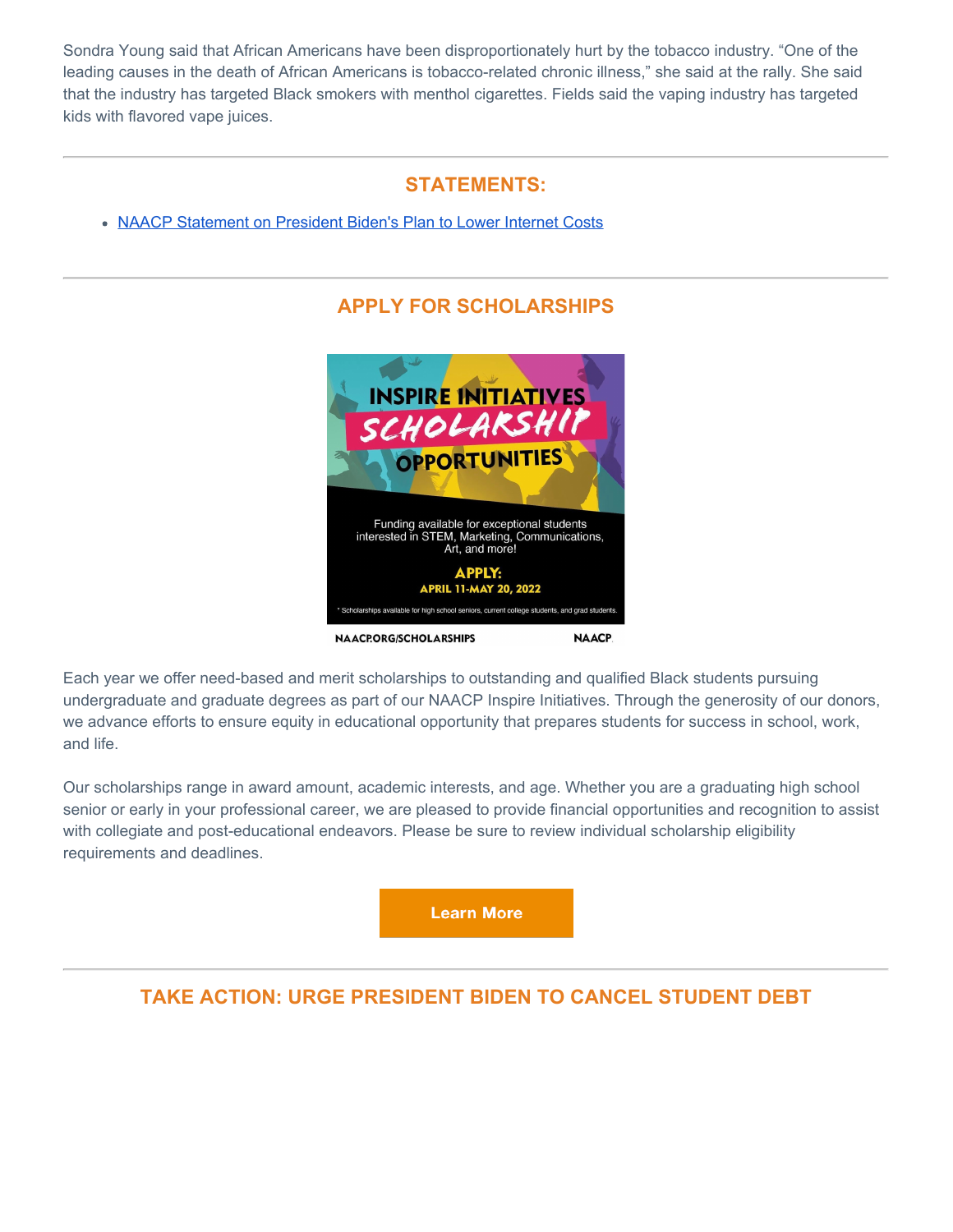

There is no plan to close racial wealth gaps that does not include addressing the student debt crisis. Student debt relief is the much-needed policy solution in the midst of this economic crisis.

**\$10,000 is not enough**. Data suggest that cancellation policies beyond \$50,000 without means-testing would benefit all demographics, eliminate racial disparities in student debt, and boost our struggling economy. This will:

- Provide Black borrowers with opportunities to pursue homeownership
- Develop economy-boosting discretionary income
- Fuel upward mobility in the Black community and equitable efforts to close the racial wealth gap

**Take Action** 

# **SAVE THE DATE: 113TH NAACP NATIONAL CONVENTION**



Visit NAACP.ORG **B**y @ @NAACP

Our collective voice is power. Our community is power. And when we gather? Powerful. The 113th NAACP National Convention is the perfect setting to strengthen civil rights and every form of socio-economic equality. Join us online or